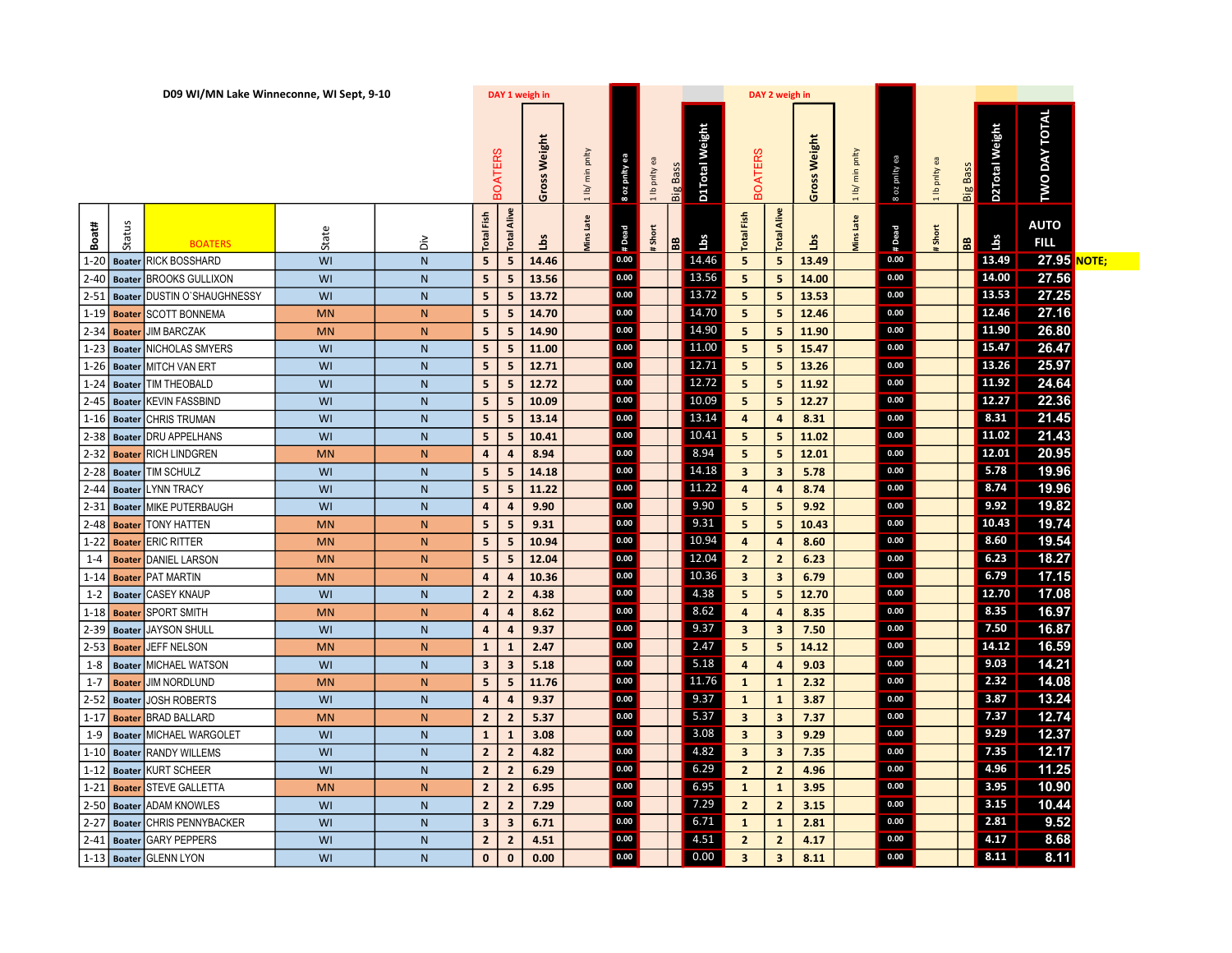| $2 - 35$ | <b>Boater TROY SHULL</b>      | WI            | N            | $\mathbf{1}$            | 1              | 3.04           | 0.00 |  | 3.04   | $\overline{2}$ | $\overline{2}$ | 4.94   | 0.00 | 4.94   | 7.98   |
|----------|-------------------------------|---------------|--------------|-------------------------|----------------|----------------|------|--|--------|----------------|----------------|--------|------|--------|--------|
| $2 - 33$ | <b>Boater HARLEY NICKS</b>    | WI            | N            | $\overline{2}$          | $\overline{2}$ | 5.45           | 0.00 |  | 5.45   | 1              |                | 2.45   | 0.00 | 2.45   | 7.90   |
| $2 - 42$ | <b>Boater MARTIN TERVEER</b>  | <b>MN</b>     | N            | $\overline{\mathbf{3}}$ | 3              | 5.85           | 0.00 |  | 5.85   | 1              |                | 1.84   | 0.00 | 1.84   | 7.69   |
|          | 2-46 Boater SHANE HOLDEN      | WI            | N            | 4                       | 4              | 7.11           | 0.00 |  | 7.11   | $\mathbf{0}$   | $\bf{0}$       | 0.00   | 0.00 | 0.00   | 7.11   |
| $2 - 37$ | <b>Boater TIM FLAHERTY</b>    | WI            | $\mathsf{N}$ | $\mathbf{0}$            | $\mathbf{0}$   | 0.00           | 0.00 |  | 0.00   | 3 <sup>1</sup> | 3              | 6.34   | 0.00 | 6.34   | 6.34   |
| $1 - 25$ | Boater DEWAYNE CLOYD          | WI            | N            | $\overline{2}$          | $\overline{2}$ | 5.28           | 0.00 |  | 5.28   | $\mathbf{0}$   | $\bf{0}$       | 0.00   | 0.00 | 0.00   | 5.28   |
| $2 - 49$ | <b>Boater DAN EHMEN</b>       | WI            | $\mathsf{N}$ | $\mathbf{0}$            | $\bf{0}$       | 0.00           | 0.00 |  | 0.00   | $\mathbf{2}$   |                | 5.14   | 0.00 | 5.14   | 5.14   |
| $1 - 5$  | <b>Boater CASEY HEWES</b>     | WI            | N            | $\overline{2}$          | $\overline{2}$ | 4.71           | 0.00 |  | 4.71   | $\mathbf{0}$   | $\bf{0}$       | 0.00   | 0.00 | 0.00   | 4.71   |
| $2 - 30$ | <b>Boater BRAD LEIFERMANN</b> | <b>MN</b>     | N.           | $\overline{2}$          | $\overline{2}$ | 4.57           | 0.00 |  | 4.57   | $\mathbf{0}$   | $\bf{0}$       | 0.00   | 0.00 | 0.00   | 4.57   |
| $1 - 1$  | Boater DAVE ALDRICH           | WI            | N.           | $\overline{2}$          | $\overline{2}$ | 4.30           | 0.00 |  | 4.30   | $\mathbf{0}$   | $\bf{0}$       | 0.00   | 0.00 | 0.00   | 4.30   |
| $1 - 3$  | <b>Boater TOM RODRIQUES</b>   | <b>MN</b>     | N.           | $\overline{2}$          | $\overline{2}$ | 4.01           | 0.00 |  | 4.01   | $\mathbf{0}$   | $\bf{0}$       | 0.00   | 0.00 | 0.00   | 4.01   |
|          | 1-15 Boater DAVE HAM          | <b>MN</b>     | N.           | $\mathbf{0}$            | 0              | 0.00           | 0.00 |  | 0.00   | 1              |                | 3.99   | 0.00 | 3.99   | 3.99   |
|          | 2-36 Boater RICK PELLETIER    | <b>MN</b>     | N.           | $\mathbf{0}$            | $\bf{0}$       | 0.00           | 0.00 |  | 0.00   | $\overline{2}$ |                | 3.88   | 0.00 | 3.88   | 3.88   |
| $1 - 6$  | <b>Boater JIM KETTENHOVEN</b> | WI            | N            | $\overline{2}$          | $\mathbf{2}$   | 3.19           | 0.00 |  | 3.19   | $\mathbf{0}$   | 0              | 0.00   | 0.00 | 0.00   | 3.19   |
|          | 2-43   Boater CHAD RICHARDSON | WI            | N.           | 1                       |                | 2.61           | 0.00 |  | 2.61   | $\mathbf{0}$   | 0              | 0.00   | 0.00 | 0.00   | 2.61   |
|          | 1-11 Boater ERIC JEX          | <b>MN</b>     | N.           | 1                       |                | 2.48           | 0.00 |  | 2.48   | $\mathbf{0}$   | 0              | 0.00   | 0.00 | 0.00   | 2.48   |
|          | 2-29 Boater VUE XENG THAO     | WI            | N.           | 1                       |                | 2.40           | 0.00 |  | 2.40   | $\mathbf{0}$   | $\mathbf{0}$   | 0.00   | 0.00 | 0.00   | 2.40   |
|          | 2-47 Boater JEFF PFEFFER      | <b>MN</b>     | N.           | $\bf{0}$                | $\bf{0}$       | 0.00           | 0.00 |  | 0.00   | $\bf{0}$       | $\bf{0}$       | 0.00   | 0.00 | 0.00   | 0.00   |
|          |                               | <b>TOTALS</b> |              |                         |                | 156 156 379.47 |      |  | 379.47 | 140            | 140            | 343.76 |      | 343.76 | 723.23 |

|  | <b>Ranger Cup Winner:</b>   |           | <b>KEVIN FASSBIND</b> |                 |                 |       |  |                   |       |  |
|--|-----------------------------|-----------|-----------------------|-----------------|-----------------|-------|--|-------------------|-------|--|
|  | <b>STATE PRIDE</b>          |           |                       |                 |                 |       |  |                   |       |  |
|  | TOP 4 each state            |           |                       |                 |                 | Total |  | <b>TEAM TOTAL</b> |       |  |
|  | 2-45 Boater KEVIN FASSBIND  | WI        | N                     | 10 <sup>1</sup> | 10 <sup>1</sup> | 22.36 |  |                   |       |  |
|  | 1-23 Boater NICHOLAS SMYERS | WI        | N                     | 10 <sup>1</sup> | 10 <sup>1</sup> | 26.47 |  |                   |       |  |
|  | 2-40 Boater BROOKS GULLIXON | WI        | N                     |                 |                 | 13.56 |  |                   |       |  |
|  | 1-12 Boater KURT SCHEER     | WI        | N                     |                 |                 | 11.25 |  |                   | 73.64 |  |
|  | 2-34 Boater JIM BARCZAK     | <b>MN</b> | N                     | 10              | 10 l            | 26.80 |  |                   |       |  |
|  | 1-18 Boater SPORT SMITH     | <b>MN</b> | N.                    | -81             | 8               | 16.97 |  |                   |       |  |
|  | 1-3   Boater TOM RODRIQUES  | <b>MN</b> | N.                    | ◠               | $\mathcal{D}$   | 4.01  |  |                   |       |  |
|  | 1-11 Boater ERIC JEX        | <b>MN</b> | N                     |                 |                 | 2.48  |  |                   | 50.26 |  |
|  |                             |           |                       |                 |                 |       |  |                   |       |  |
|  |                             |           |                       |                 |                 |       |  |                   |       |  |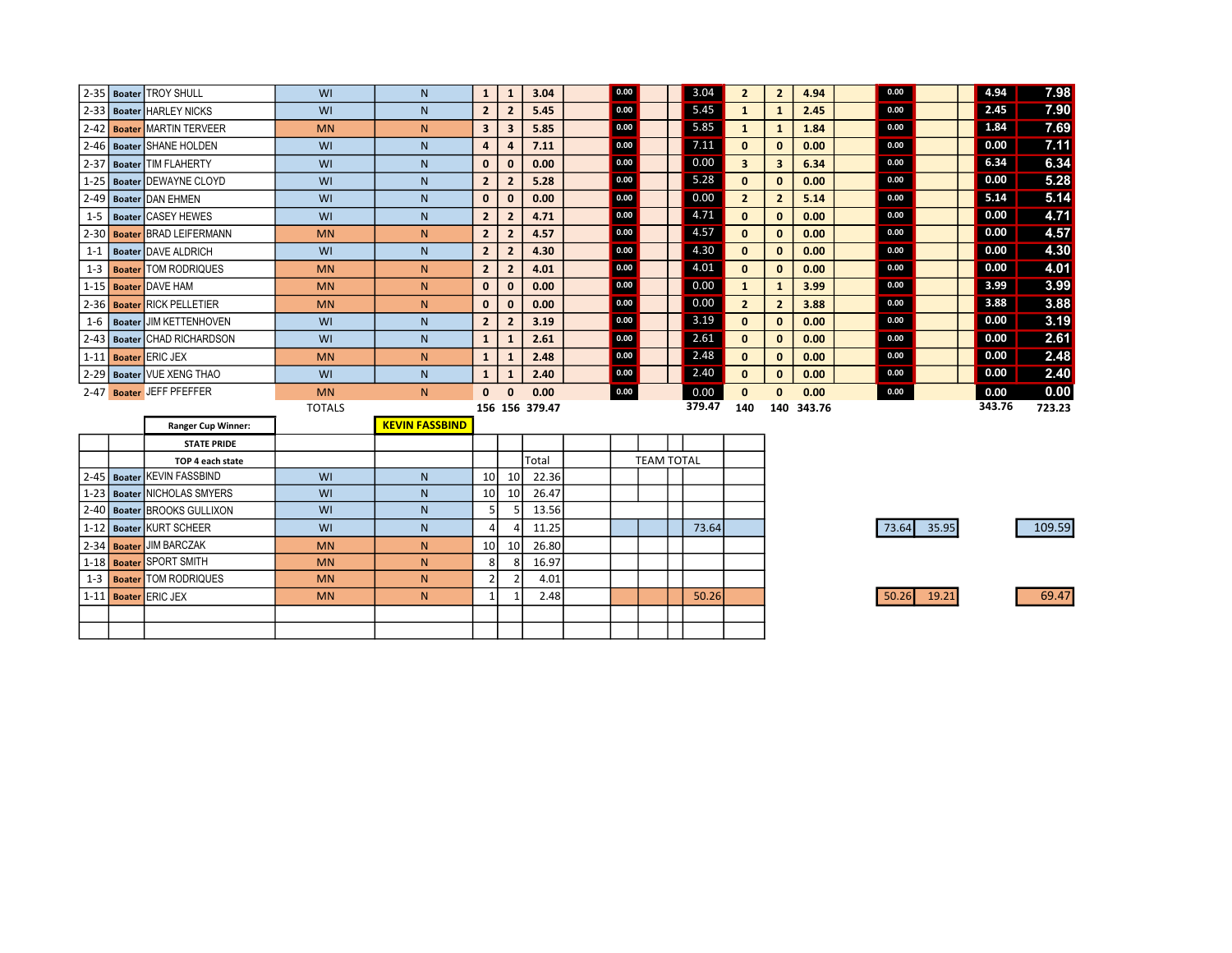|             |             |                 | D09 WI/MN Lake Winneconne, WI Sept, 9-10 |           |                |                   | DAY 1 weigh in        |              |                                  |                             |                 |                 |                         | DAY 2 weigh in     |                     |                  |               |               |                 |                |                      |  |
|-------------|-------------|-----------------|------------------------------------------|-----------|----------------|-------------------|-----------------------|--------------|----------------------------------|-----------------------------|-----------------|-----------------|-------------------------|--------------------|---------------------|------------------|---------------|---------------|-----------------|----------------|----------------------|--|
|             |             |                 |                                          |           |                |                   | Co-Anglers            | Gross Weight | $\overline{\text{min}}$<br>1 lb/ | 8 oz pnity ea<br>1 lb pnlty | <b>Big Bass</b> | D1 Total Weight |                         | Co-Anglers         | <b>Gross Weight</b> | 1 lb/ min pnlty  | 8 oz pnity ea | 1 lb pnlty ea | <b>Big Bass</b> | D2Total Weight | <b>TWO DAY TOTAL</b> |  |
| Boat#<br>Ξ  | :Boat#<br>2 | Status          | <b>CO-ANGLERS</b>                        | State     | $\grave{\Xi}$  | <b>Total Fish</b> | Alive<br><b>I</b> eto | ιьs          | Late<br><b>Ains</b>              | # Dead<br>Short             | æ               | Lbs             | <b>Total Fish</b>       | <b>Total Alive</b> | å                   | <b>Ains Late</b> | #Dead         | Short         | æ               | Lbs            | <b>AUTO FILL</b>     |  |
| $2 - 41$    | $1 - 34$    | CoAngler        | MIKE COTTRELL                            | WI        | ${\sf N}$      | 5                 | 5                     | 9.99         |                                  | 0.00                        |                 | 9.99            | $\overline{4}$          | $\overline{4}$     | 8.36                |                  | 0.00          |               |                 | 8.36           | 18.35                |  |
| $2 - 28$    | 1-37        | <b>CoAngler</b> | <b>DAVE BERG</b>                         | <b>MN</b> | N              | $\overline{2}$    | $\overline{2}$        | 5.94         |                                  | 0.00                        |                 | 5.94            | $\overline{4}$          | $\overline{4}$     | 9.44                |                  | 0.00          |               |                 | 9.44           | 15.38                |  |
| $1 - 5$     | $2 - 26$    | CoAngler        | NTXHIAB THAO                             | WI        | N              | $\overline{3}$    | $\overline{3}$        | 7.59         |                                  | 0.00                        |                 | 7.59            | $\overline{3}$          | $\overline{3}$     | 7.69                |                  | 0.00          |               |                 | 7.69           | 15.28                |  |
| $1 - 8$     | $2 - 9$     | <b>CoAngler</b> | <b>JEFF WEFEL</b>                        | <b>MN</b> | ${\sf N}$      | $\overline{3}$    | $\overline{3}$        | 7.75         |                                  | 0.00                        |                 | 7.75            | $\overline{2}$          | $\overline{2}$     | 6.27                |                  | 0.00          |               |                 | 6.27           | 14.02                |  |
| $1 - 21$    | $2 - 3$     | CoAngler        | <b>ARTHUR WATKINSON</b>                  | WI        | N              | $\overline{4}$    | $\overline{4}$        | 7.44         |                                  | 0.00                        |                 | 7.44            | 3                       | $\overline{3}$     | 6.07                |                  | 0.00          |               |                 | 6.07           | 13.51                |  |
| $1 - 10$    | $2 - 12$    | <b>CoAngler</b> | <b>MARTY WAGNER</b>                      | <b>MN</b> | N              | $\overline{2}$    | $\overline{2}$        | 5.61         |                                  | 0.00                        |                 | 5.61            | $\overline{\mathbf{3}}$ | $\overline{3}$     | 7.65                |                  | 0.00          |               |                 | 7.65           | 13.26                |  |
| $2 - 51$    | $1 - 27$    | <b>CoAngler</b> | CLINT SEEHUSEN                           | <b>MN</b> | $\overline{N}$ | 5                 | 5                     | 13.07        |                                  | 0.00                        |                 | 13.07           | $\mathbf{0}$            | $\mathbf{0}$       | 0.00                |                  | 0.00          |               |                 | 0.00           | 13.07                |  |
| $1 - 9$     | $2 - 17$    | CoAngler        | <b>MIKE PARVE</b>                        | WI        | ${\sf N}$      | $\overline{3}$    | 3                     | 7.05         |                                  | 0.00                        |                 | 7.05            | $\overline{2}$          | $\overline{2}$     | 4.98                |                  | 0.00          |               |                 | 4.98           | 12.03                |  |
| $1 - 7$     | $2 - 23$    | CoAngler        | <b>JOE JENDER</b>                        | WI        | $\mathsf{N}$   | $\mathbf{1}$      | $\mathbf{1}$          | 3.09         |                                  | 0.00                        |                 | 3.09            | $\overline{3}$          | $\overline{3}$     | 7.97                |                  | 0.00          |               |                 | 7.97           | 11.06                |  |
| $2 - 38$    | $1 - 48$    | <b>CoAngler</b> | CHONG VANG                               | <b>MN</b> | N.             | $\overline{2}$    | $\overline{2}$        | 4.19         |                                  | 0.00                        |                 | 4.19            | $\overline{2}$          | $\overline{2}$     | 6.24                |                  | 0.00          |               |                 | 6.24           | 10.43                |  |
| $1 - 4$     | $2 - 19$    | CoAngler        | <b>DAN DEGNER</b>                        | WI        | N              | $\overline{4}$    | $\overline{4}$        | 9.77         |                                  | 0.00                        |                 | 9.77            | $\mathbf 0$             | $\mathbf{0}$       | 0.00                |                  | 0.00          |               |                 | 0.00           | 9.77                 |  |
| $2 - 52$    | $1 - 42$    | CoAngler        | <b>REX MCTIER</b>                        | WI        | N              | $\overline{2}$    | $\overline{2}$        | 4.20         |                                  | 0.00                        |                 | 4.20            | $\overline{3}$          | $\overline{3}$     | 5.51                |                  | 0.00          |               |                 | 5.51           | 9.71                 |  |
| $2 - 37$    | $1 - 49$    | <b>CoAngler</b> | JEREMY BJORGAARD                         | <b>MN</b> | N.             | $\overline{2}$    | 2                     | 4.15         |                                  | 0.00                        |                 | 4.15            | $\overline{2}$          | $\overline{2}$     | 4.87                |                  | 0.00          |               |                 | 4.87           | 9.02                 |  |
| $1 - 23$    | $2 - 1$     | CoAngler        | JOHN FAIRBANKS                           | <b>MN</b> | N              | $\overline{2}$    | $\overline{2}$        | 3.86         |                                  | 0.00                        |                 | 3.86            | $\overline{2}$          | $\overline{2}$     | 4.98                |                  | 0.00          |               |                 | 4.98           | 8.84                 |  |
| $1 - 24$    | $2 - 22$    | <b>CoAngler</b> | RICHARD CONRAD                           | <b>MN</b> | N              | $\overline{4}$    | $\overline{4}$        | 8.09         |                                  | 0.00                        |                 | 8.09            | $\mathbf{0}$            | $\mathbf{0}$       | 0.00                |                  | 0.00          |               |                 | 0.00           | 8.09                 |  |
| $1 - 11$    | $2 - 20$    | CoAngler        | ALLEN WYCH                               | WI        | N              | $\mathbf{0}$      | $\mathbf{0}$          | 0.00         |                                  | 0.00                        |                 | 0.00            | $\overline{3}$          | $\overline{3}$     | 8.07                |                  | 0.00          |               |                 | 8.07           | 8.07                 |  |
| $1 - 17$    | $2 - 15$    | CoAngler        | <b>TANNER LUTZ</b>                       | WI        | ${\sf N}$      | $\mathbf{1}$      | $\mathbf{1}$          | 2.92         |                                  | 0.00                        |                 | 2.92            | $\overline{2}$          | $\overline{2}$     | 5.04                |                  | 0.00          |               |                 | 5.04           | 7.96                 |  |
| $1 - 18$    | $2 - 4$     | CoAngler        | <b>MAX BROVARNEY</b>                     | WI        | $\overline{N}$ | $\overline{2}$    | $\overline{2}$        | 3.15         |                                  | 0.00                        |                 | 3.15            | $\overline{2}$          | $\overline{2}$     | 4.72                |                  | 0.00          |               |                 | 4.72           | 7.87                 |  |
| $2 - 27$    | $1 - 50$    | CoAngler        | <b>BRIAN LUNCEFORD</b>                   | <b>MN</b> | N              | $\overline{2}$    | $\overline{2}$        | 4.30         |                                  | 0.00                        |                 | 4.30            | $\mathbf 1$             | $\mathbf{1}$       | 3.55                |                  | 0.00          |               |                 | 3.55           | 7.85                 |  |
| $2 - 53$    | $1 - 52$    | CoAngler        | LEE BUTCHER                              | <b>MN</b> | ${\sf N}$      | $\overline{2}$    | $\overline{2}$        | 4.54         |                                  | 0.00                        |                 | 4.54            | $\mathbf{1}$            | $\mathbf{1}$       | 3.31                |                  | 0.00          |               |                 | 3.31           | 7.85                 |  |
| $2 - 35$    | $1 - 36$    | CoAngler        | <b>BRIAN PEPPERS</b>                     | WI        | ${\sf N}$      | $\overline{2}$    | $\overline{2}$        | 3.98         |                                  | 0.00                        |                 | 3.98            | $\mathbf{1}$            | $\mathbf{1}$       | 3.67                |                  | 0.00          |               |                 | 3.67           | 7.65                 |  |
| $2 - 44$    | 1-39        | CoAngler        | <b>ADRIAN FRAZIER</b>                    | <b>MN</b> | $\overline{N}$ | $\overline{3}$    | $\overline{3}$        | 7.53         |                                  | 0.00                        |                 | 7.53            | $\mathbf 0$             | $\mathbf{0}$       | 0.00                |                  | 0.00          |               |                 | 0.00           | 7.53                 |  |
| $2 - 32$    | $1 - 53$    | CoAngler        | CHUCK SCHERR                             | WI        | ${\sf N}$      | $\mathbf{0}$      | $\Omega$              | 0.00         |                                  | 0.00                        |                 | 0.00            | $\overline{\mathbf{3}}$ | $\overline{3}$     | 7.25                |                  | 0.00          |               |                 | 7.25           | 7.25                 |  |
| $2-36$ 1-28 |             | CoAngler        | <b>JEFF MURRAY</b>                       | WI        | $\mathsf{N}$   | $\overline{3}$    | $\overline{3}$        | 7.14         |                                  | 0.00                        |                 | 7.14            | $\mathbf 0$             | $\mathbf{0}$       | 0.00                |                  | 0.00          |               |                 | 0.00           | 7.14                 |  |
| $1 - 13$    | $2 - 2$     | <b>CoAngler</b> | <b>NASHA MARTIN</b>                      | <b>MN</b> | N.             | $\mathbf{0}$      | $\mathbf{0}$          | 0.00         |                                  | 0.00                        |                 | 0.00            | $\overline{3}$          | $\overline{3}$     | 7.01                |                  | 0.00          |               |                 | 7.01           | 7.01                 |  |
| $1 - 6$     | $2 - 7$     | CoAngler        | <b>SHAWN FULMER</b>                      | WI        | N              | $\mathbf{1}$      | $\mathbf{1}$          | 2.34         |                                  | 0.00                        |                 | 2.34            | $\overline{2}$          | $\overline{2}$     | 4.44                |                  | 0.00          |               |                 | 4.44           | 6.78                 |  |
| $1 - 25$    | $2 - 8$     | CoAngler        | <b>BILL BATTERMAN</b>                    | <b>MN</b> | N              | $\mathbf{0}$      | $\mathbf{0}$          | 0.00         |                                  | 0.00                        |                 | 0.00            | $\overline{\mathbf{3}}$ | $\overline{3}$     | 6.55                |                  | 0.00          |               |                 | 6.55           | 6.55                 |  |
|             | $1-12$ 2-18 | CoAngler        | <b>TANNER</b><br>KLEINSCHMIDT            | WI        | N              | $\mathbf{1}$      | 1                     | 4.90         |                                  | 0.00                        |                 | 4.90            | $\mathbf{1}$            | 1                  | 1.60                |                  | 0.00          |               |                 | 1.60           | 6.50                 |  |
| $1 - 3$     | $2 - 10$    | CoAngler        | <b>MATTHEW ULMA</b>                      | WI        | N              | $\mathbf{1}$      | $\mathbf{1}$          | 1.91         |                                  | 0.00                        |                 | 1.91            | $\overline{2}$          | $\overline{2}$     | 4.47                |                  | 0.00          |               |                 | 4.47           | 6.38                 |  |
| $1 - 22$    | $2 - 13$    | CoAngler        | LEVI JOHNSON                             | WI        | ${\sf N}$      | $\overline{2}$    | $\overline{2}$        | 3.36         |                                  | 0.00                        |                 | 3.36            | $\mathbf{1}$            | $\mathbf{1}$       | 2.76                |                  | 0.00          |               |                 | 2.76           | 6.12                 |  |
| $2 - 39$    | 1-44        | CoAngler        | LOWELL TAYLOR                            | WI        | N              | $\mathbf{1}$      | $\mathbf{1}$          | 1.97         |                                  | 0.00                        |                 | 1.97            | $\mathbf{1}$            | $\mathbf{1}$       | 3.06                |                  | 0.00          |               |                 | 3.06           | 5.03                 |  |
| $1 - 16$    | $2 - 6$     | CoAngler        | PAT ANDERSON                             | WI        | ${\sf N}$      | $\mathbf 0$       | $\Omega$              | 0.00         |                                  | 0.00                        |                 | 0.00            | $\overline{2}$          | $\overline{2}$     | 5.01                |                  | 0.00          |               |                 | 5.01           | 5.01                 |  |